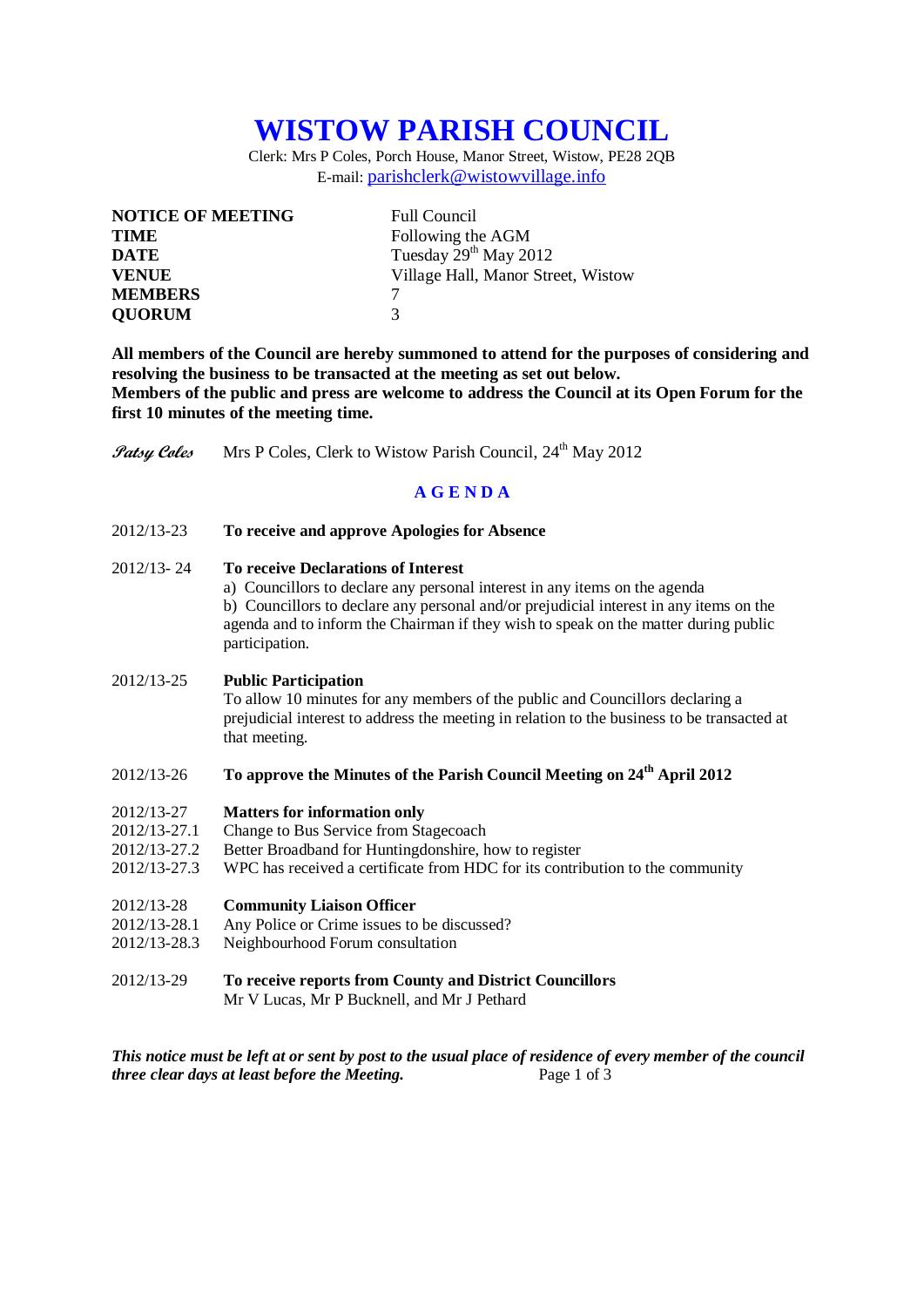Page 2

| 2012/13-30                                                                                                                                                              | <b>Finance</b><br>a) to approve the Financial Statement<br>b) to approve payment of outstanding amounts :                                                           |                    |  |
|-------------------------------------------------------------------------------------------------------------------------------------------------------------------------|---------------------------------------------------------------------------------------------------------------------------------------------------------------------|--------------------|--|
|                                                                                                                                                                         | Mrs P Coles - May salary (rates as per minute no. 8e                                                                                                                |                    |  |
|                                                                                                                                                                         | of the meeting dated the $15/12/09$ now paid quarterly<br>Parrot Print                                                                                              | £ 269.30<br>£44.00 |  |
|                                                                                                                                                                         | G D Armitage has been paid for the Clock                                                                                                                            | £1320.00           |  |
|                                                                                                                                                                         | c) review cash flow and resolve anticipated issues                                                                                                                  |                    |  |
| 2012/13-31                                                                                                                                                              | Correspondence                                                                                                                                                      |                    |  |
| 2012/13-31.1                                                                                                                                                            | Extension of Busway, information from Mr Lucas to support extension of guided bus to<br>Ramsey.                                                                     |                    |  |
| 2012/13-31.2                                                                                                                                                            | Email from Steve Shaw re Planning Applications (Appeals by Town and Parish Councils)<br><b>Bill</b>                                                                 |                    |  |
| 2012/13-31.3                                                                                                                                                            | Outreach Training at Little Paxton re S106 CIL and Neighbourhood Planning and<br>Localism on $14th$ June.                                                           |                    |  |
| 2012/13-31.4                                                                                                                                                            | Invitation to Streetlight Briefing on 11 <sup>th</sup> June.                                                                                                        |                    |  |
| 2012/13-31.5                                                                                                                                                            | Invitation to Town/Parish Council Planning Forum on 13 <sup>th</sup> June                                                                                           |                    |  |
| 2012/13-31.6                                                                                                                                                            | The Clerk had been asked whether it was possible to consult with the police regarding the<br>increase in accidents on the B1040 recently.                           |                    |  |
| 2012/13-32                                                                                                                                                              | To consider any Planning Applications received                                                                                                                      |                    |  |
| 2012/13-32.1                                                                                                                                                            | None received                                                                                                                                                       |                    |  |
| 2012/13-33                                                                                                                                                              | <b>Feedback on Playground Safety Inspection Report</b>                                                                                                              |                    |  |
| 2012/13-33.1<br>2012/13-33.2                                                                                                                                            | Mr Carter and Mr MacInnes were obtaining quotes for the repair of the aerial runway<br>Mr Burton has been asked to quote to paint with preservative and top up bark |                    |  |
| 2012/13-34                                                                                                                                                              | <b>Town and Parish Charter Meeting/Localism Issues</b>                                                                                                              |                    |  |
| 2012/13-34.1                                                                                                                                                            | Town and Parish Charter meeting 30 <sup>th</sup> April, feedback and next meeting                                                                                   |                    |  |
| 2012/13-34.3                                                                                                                                                            | HDC Localism meeting $25th$ April 2012, feedback                                                                                                                    |                    |  |
| 2012/13-35<br>2012/13-35.1                                                                                                                                              | <b>Jubilee Celebrations</b><br>To confirm and plan celebrations on Monday 4 <sup>th</sup> June.                                                                     |                    |  |
| 2012/13-35.2                                                                                                                                                            | Bunting and waiving flags have arrived and cupcakes are to be picked up on $2nd$ June.                                                                              |                    |  |
| 2012/13-35.3                                                                                                                                                            | Prizes to the value of £100 to be decided upon and judges for the various competitions                                                                              |                    |  |
| 2012/13-36                                                                                                                                                              | <b>Annual Audit</b>                                                                                                                                                 |                    |  |
| 2012/13-36.1                                                                                                                                                            | Mrs Pye has carried out the internal Audit and payment to her should be agreed and<br>authorized.                                                                   |                    |  |
| 2012/13-36.2                                                                                                                                                            | Annual review of our internal accounting systems.                                                                                                                   |                    |  |
| 2012/13-36.3                                                                                                                                                            | Period of inspection of accounts is now over and forwarded to auditors                                                                                              |                    |  |
| 2012/13-37<br>2012/13-37.1                                                                                                                                              | <b>Localism Act 2011, Wistow Neighbourhood Planning</b><br>Mr Bucknell and Dr Farrar have met with HDC Planning Dept.                                               |                    |  |
| 2012/13-38                                                                                                                                                              | Huntingdonshire Local Plan to 2036                                                                                                                                  |                    |  |
| 20/12/13-38.1                                                                                                                                                           | Update from meeting on 23 <sup>rd</sup> May from Ms Robsinson and information on Initial<br>Consultation                                                            |                    |  |
| This notice must be left at or sent by post to the usual place of residence of every member of the council<br>three clear days at least before the Meeting. Page 2 of 3 |                                                                                                                                                                     |                    |  |